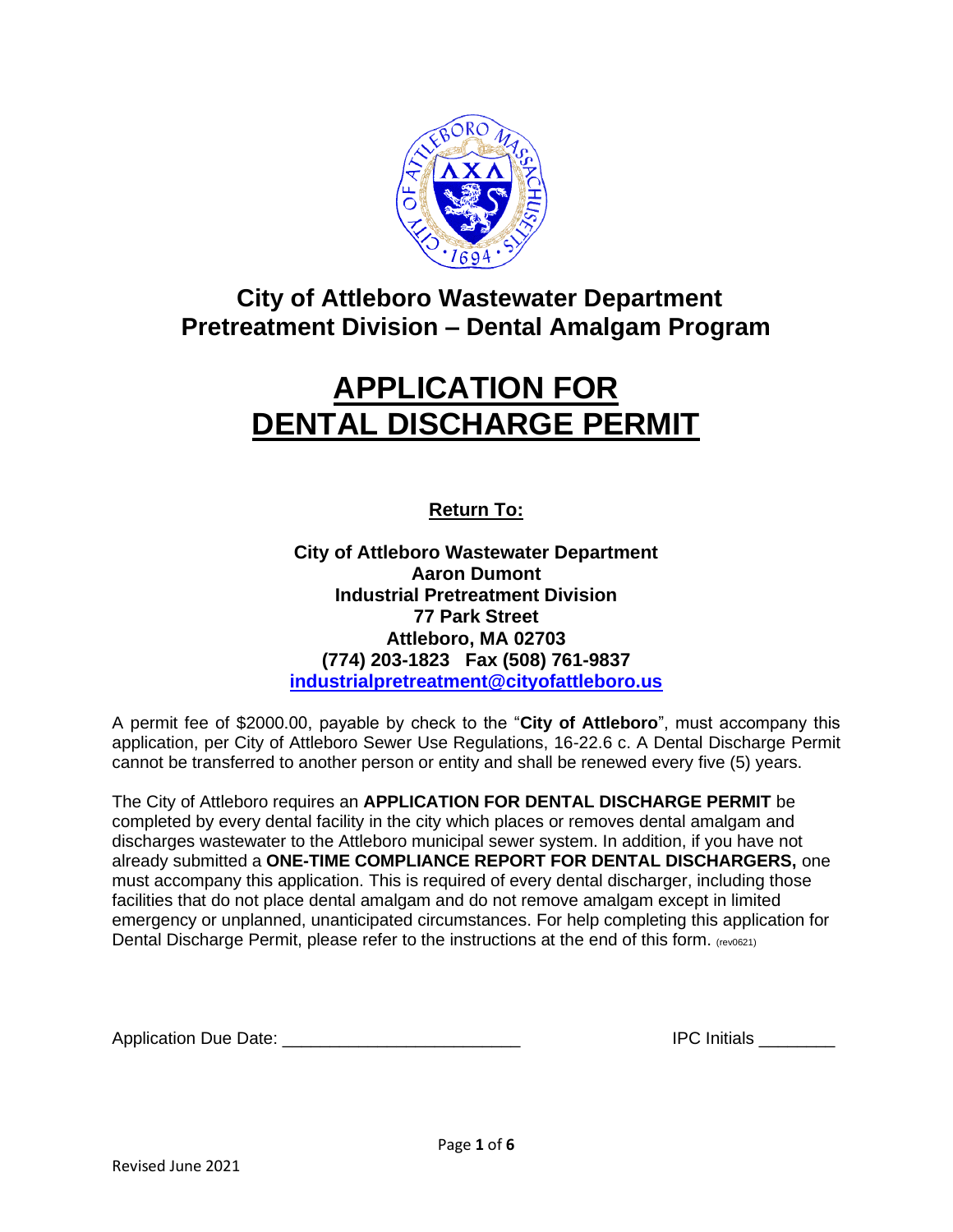# **1.0.General Information**

| 1.1. Name of Facility                    |                      |  |        |        |  |      |  |  |
|------------------------------------------|----------------------|--|--------|--------|--|------|--|--|
|                                          |                      |  |        |        |  |      |  |  |
| 1.2. Physical Address of Dental Facility |                      |  |        |        |  |      |  |  |
|                                          |                      |  |        |        |  |      |  |  |
| City:                                    |                      |  |        | State: |  | Zip: |  |  |
|                                          | 1.3. Mailing Address |  |        |        |  |      |  |  |
|                                          |                      |  |        |        |  |      |  |  |
| City:                                    |                      |  |        | State: |  | Zip: |  |  |
| 1.4. Facility Contact                    |                      |  |        |        |  |      |  |  |
|                                          |                      |  |        |        |  |      |  |  |
| Phone:                                   |                      |  | Email: |        |  |      |  |  |
| 1.5. Name(s) of Owner(s):                |                      |  |        |        |  |      |  |  |
| Name(s) of Operator(s) if different from |                      |  |        |        |  |      |  |  |
| Owner(s):                                |                      |  |        |        |  |      |  |  |

# **2.0.Dental Practitioners**

| List of all Dentists Practicing at this Office |                                         |   |    |          |    |       |    |                                           |
|------------------------------------------------|-----------------------------------------|---|----|----------|----|-------|----|-------------------------------------------|
| 2.1. Names:                                    |                                         |   |    |          |    |       |    | 2.2. Days on Site (circle all that apply) |
|                                                |                                         | М |    | W        | R  | $-$ F | Sa | Su                                        |
|                                                |                                         | M |    | W        | R. | - F   | Sa | Su                                        |
|                                                |                                         | M | T. | <b>W</b> |    | $R$ F | Sa | Su                                        |
|                                                |                                         | M |    | W        | R  | - F   | Sa | Su                                        |
|                                                |                                         | M |    | W        | R  | - F   | Sa | Su                                        |
|                                                |                                         | M |    | W        | R  | - F   | Sa | Su                                        |
| 2.3. Number of Chairs in this Office:          | 2.4. Number of Fixtures draining to AS: |   |    |          |    |       |    |                                           |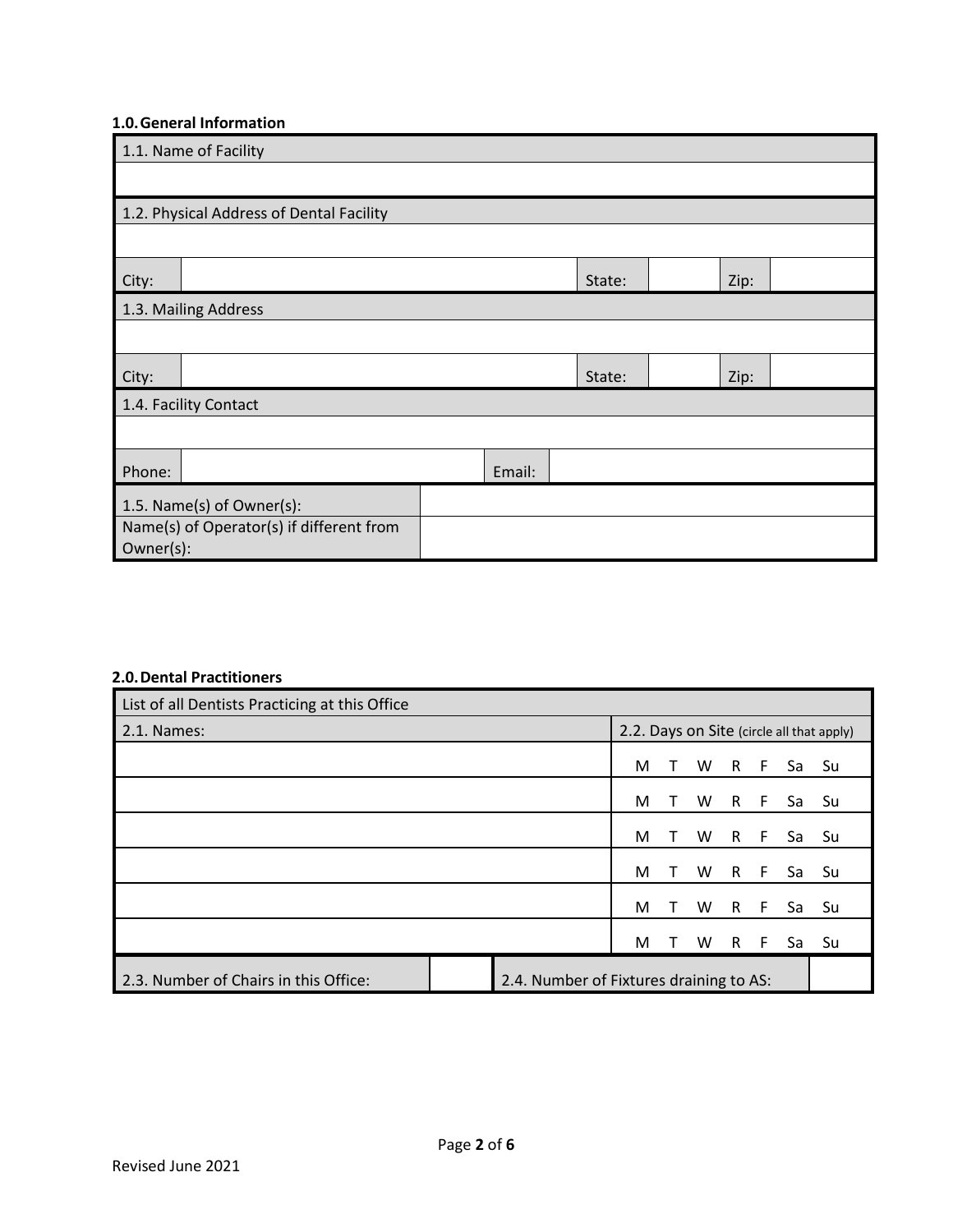# **3.0.Best Management Practices**

Dental practices are required to implement mandatory Best Management Practices (BMPs) for compliance per [40 CFR Part 441.30\(b\)](https://www.federalregister.gov/d/2017-12338/p-264) or [40 CFR Part 441.40\(b\)](https://www.federalregister.gov/d/2017-12338/p-264) and City of Attleboro Ordinance 16-22. Check items below to certify that this dental practice has implemented all 11 BMPs, or will implement these mandatory BMPs within the first 90 days of commencing discharge to the POTW.

- $\Box$  3.1. Eliminate all use of bulk elemental mercury (also referred to as liquid or raw mercury).
- $\Box$  3.2. Use only pre-capsulated dental amalgam in the smallest appropriate size.
- $\square$  3.3. Waste amalgam including, but not limited to, dental amalgam from chair-side traps, screens, vacuum pump filters, dental tools, cuspidors, or collection devices, must not be discharged to a publicly owned treatment works (e.g., municipal sewage system).
- $\Box$  3.4. Change or empty chair-side traps frequently and store the trap and its contents with amalgam waste in amalgam waste containers.
- $\Box$  3.5. Never rinse traps in the sink.
- $\Box$  3.6. Dental unit water lines, chair-side traps and vacuum lines that discharge amalgam process waste water to a POTW must not be cleaned with oxidizing or acidic cleaners, including but not limited to bleach, chlorine, iodine and peroxide that have a pH lower than 6 or greater than 8.
- $\Box$  3.7. Change vacuum pump filters and screens as needed or as directed by the manufacturer and store them with amalgam waste.
- $\Box$  3.8. For dry vacuum turbine units, have a qualified maintenance technician, amalgam recycler, or hazardous waste disposal service pump out and clean the air-water separator tank.
- $\square$  3.9. Have a licensed recycling contractor, mail-in service, or hazardous waste hauler remove your amalgam waste.
- $\Box$  3.10. Maintain written or computerized logs onsite of amalgam waste generated and of amalgam waste removed from the vacuum system or plumbing. Store all amalgam in airtight containers. Never pour fixer solution down the drain.
- $\Box$  3.11. Train staff in proper handling, management, and disposal of mercury-containing material and fixer solutions. Maintain a training log.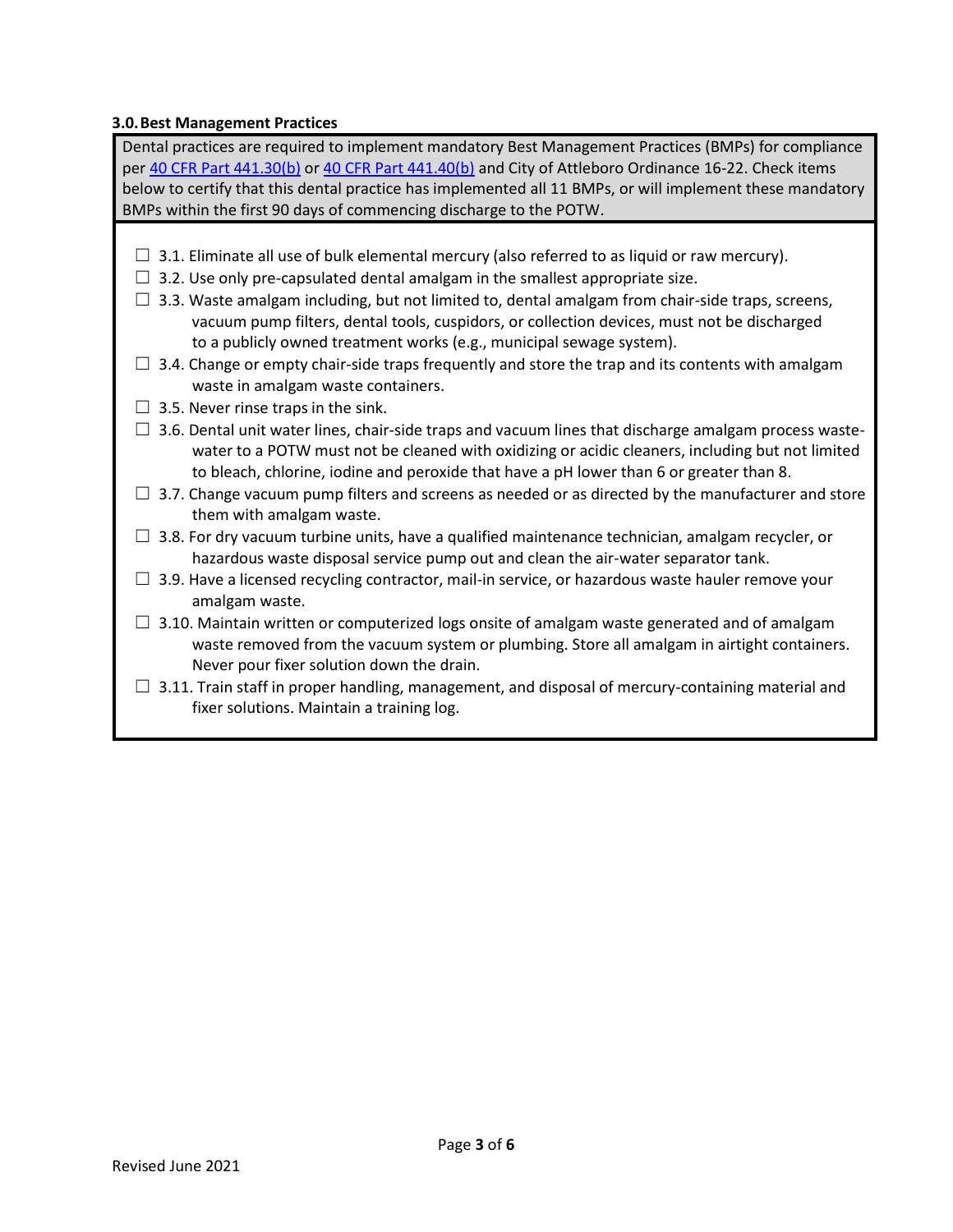# **4.0.Designation of Authorized Agent**

An authorized agent or authorized company representative is: (1) a person who is a principal executive officer or other corporate officer with signatory powers as per the company's by-laws or (2) a person elected by a vote of the directors if the company is a corporation; (3) a general partner or proprietor if the company is a partnership or sole proprietorship respectively; (4) a duly authorized representative with responsibility for the overall operation of the facility and has the authority to sign contracts, permits, permit applications, monitoring reports, and other documents in the company's name and otherwise bind the company. *Please complete the Designation of Authorized Agent section of this application to designate an authorized representative to make submittals on behalf of your firm to the City of Attleboro, Wastewater Department, Attention: Industrial Pretreatment Coordinator.*

The City of Attleboro will not accept documents signed by persons other than the Company's authorized agent(s) or authorized representative(s).

|                                                                                                                                                                                                                                                        |    | certify that I am               |  |
|--------------------------------------------------------------------------------------------------------------------------------------------------------------------------------------------------------------------------------------------------------|----|---------------------------------|--|
| (Print Name of Company Official)                                                                                                                                                                                                                       |    |                                 |  |
| the the contract of the contract of the contract of the contract of the contract of the contract of the contract of the contract of the contract of the contract of the contract of the contract of the contract of the contra<br>$\overline{$ (Title) | of |                                 |  |
|                                                                                                                                                                                                                                                        |    | (Company Name)                  |  |
| and that:                                                                                                                                                                                                                                              |    |                                 |  |
| (Print Name of Company Agent)                                                                                                                                                                                                                          |    | (Title)                         |  |
|                                                                                                                                                                                                                                                        |    |                                 |  |
|                                                                                                                                                                                                                                                        |    |                                 |  |
| (Print Name of Company Agent)                                                                                                                                                                                                                          |    | (Title)                         |  |
|                                                                                                                                                                                                                                                        |    |                                 |  |
|                                                                                                                                                                                                                                                        |    |                                 |  |
| is(are) authorized to make submittals to the City of Attleboro, Industrial Pretreatment Division<br>(Print Name of Company)                                                                                                                            |    |                                 |  |
| and that said submittals are duly signed for and in behalf of said corporation by authority of its governing<br>body, and are within the scope of its corporate powers.                                                                                |    |                                 |  |
|                                                                                                                                                                                                                                                        |    | (Signature of Company Official) |  |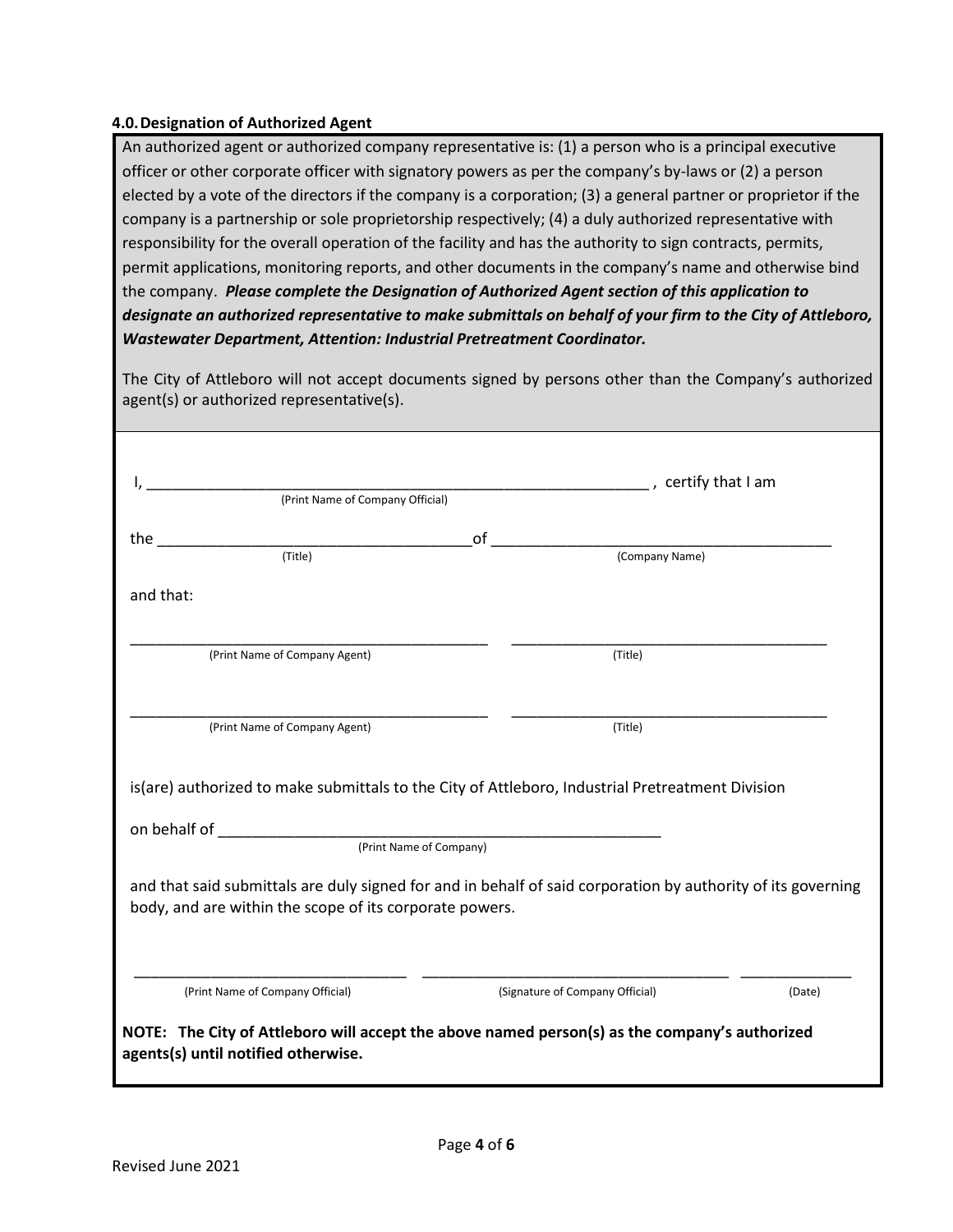## **5.0.Certification Statement**

Per City Ordinance 16-22 All reports submitted to the Dept. of Wastewater must be signed and certified by a responsible corporate officer, a general partner or proprietor if the dental facility is a partnership or sole proprietorship, or a duly authorized representative.

*"I am a responsible corporate officer, a general partner or proprietor (if the facility is a partnership or sole proprietorship), or a duly authorized representative in accordance with the requirements of* § *403.12(l) of the above named dental facility, and certify under penalty of law that this document and all attachments were prepared under my direction or supervision in accordance with a system designed to assure that qualified personnel properly gather and evaluate the information submitted. Based on my inquiry of the person or persons who manage the system, or those persons directly responsible for gathering the information, the information submitted is, to the best of my knowledge and belief, true, accurate, and complete. I am aware that there are significant penalties for submitting false information, including the possibility of fine and imprisonment for knowing violations."*

| Authorized Representative Name (print name): |  |        |      |
|----------------------------------------------|--|--------|------|
| Phone:                                       |  | Email: |      |
|                                              |  |        |      |
| Authorized Representative Signature          |  |        | Date |